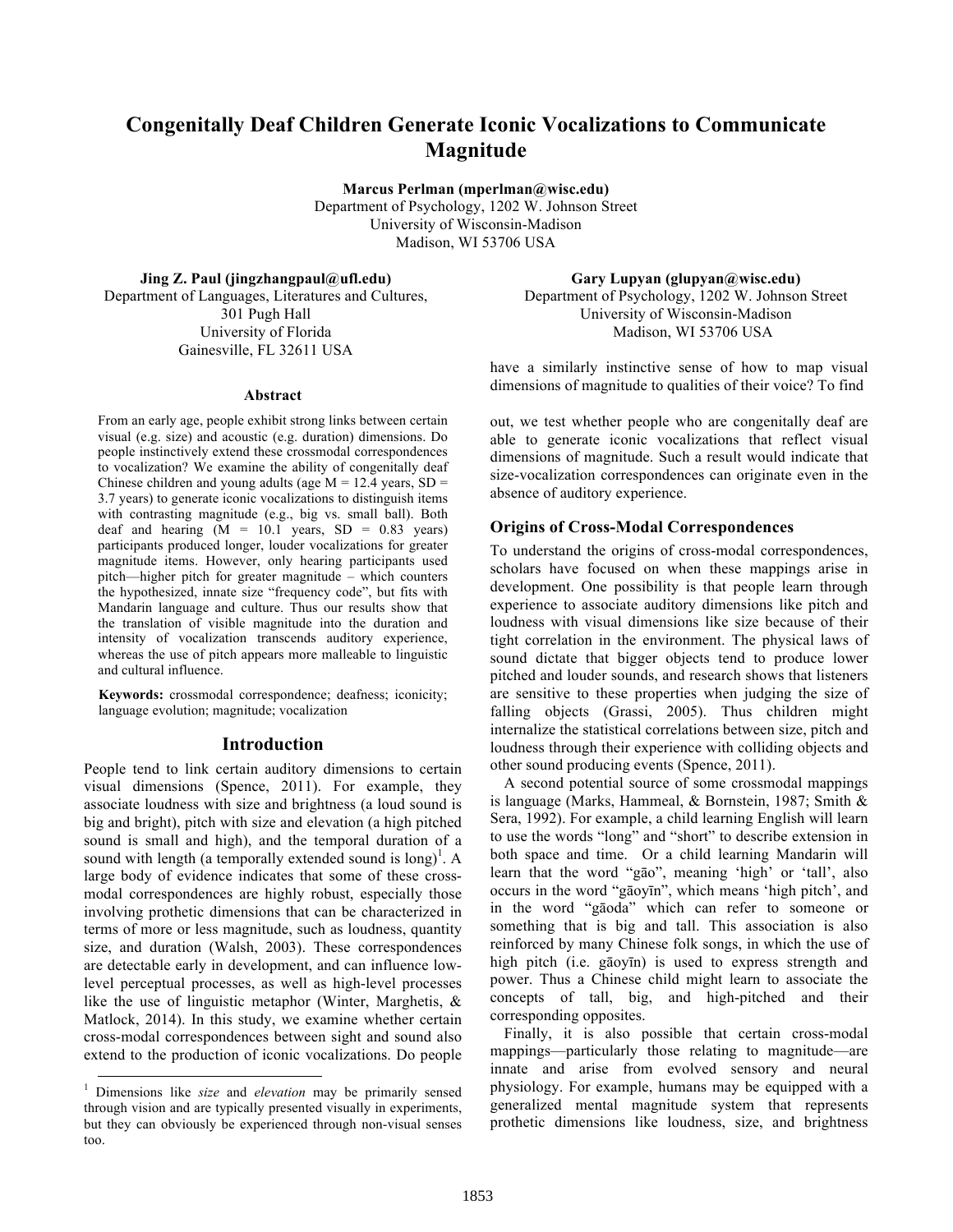according to a common, amodal or multimodal magnitude representation (Walsh, 2003). Bigger objects, louder sounds, and brighter lights may correspond because they are instinctively at the "more" end.

In support of claims for innateness, some crossmodal links have been observed in prelinguistic infants who have had just limited opportunity to learn associations between acoustic and visual events. For example, Srinivasan and Carey (2010) found that, like adults, nine-month-old infants are more likely to remember pairings of lines and tones when length and duration are positively correlated. Infants aged 3-4 months showed an association between pitch and both visual-spatial height and visual sharpness (Walker, et al., 2010). The earliest age for which there is evidence of crossmodal correspondence comes from a study by de Hevia et al. (2014), which tested neonates 7 to 94 hours old. Within just a few hours of birth, newborns showed sensitivity to cross-modal mappings between the prothetic domains of numerosity (number of spoken syllables), temporal sequences (duration of syllables), and spatial extent (visible line length).

### **Cross-Modal Correspondence in Vocalization**

Substantial evidence indicates that, from an early age, people have a strong sense of correspondence between certain visual and auditory dimensions. Do they similarly possess a deeply ingrained sense of how these correspondences extend to vocalization? How readily can people generate *iconic* vocalizations that bear acoustic properties corresponding to visual dimensions of magnitude?

Some scholars have proposed that at least one mapping – that between size and the pitch of vocalization – has an ancient evolutionary history, evolving in adaptation to the physiology of tetrapod vertebrate vocal tracts (Morton, 1994). Large, threatening animals produce low-pitched vocalizations, and small, non-threatening animals produce high-pitched ones. Ohala (1994) suggests that this hypothetically innate size "frequency code" pervades spoken communication and underlies a number of important functions of intonation in speech, including the marking of questions and the expression of many affective qualities (e.g. deference, authority, submission, confidence).

According to the frequency code proposal, humans are born with an instinctive sense of how to express magnitude through the pitch of their voice. In addition, given evidence of infants' early sensitivity to correspondences between visual magnitude and auditory dimensions like duration and loudness, humans may also possess a strong sense of how to express magnitude through the duration and intensity of their voice. To assess these predictions, we examine whether congenitally deaf Chinese children and young adults, lacking auditory experience entirely, are nevertheless able to generate iconic vocalizations to communicate different visual dimensions of magnitude. We also test a comparison group of hearing Chinese children to further

investigate the influence of language and culture in forming a sense of correspondence between magnitude and voice.

# **Methods**

# **Participants**

The first group of participants included 19 Chinese children and young adults with congenital deafness resulting in severe to complete hearing loss. Their mean age was 12.4 years (SD =  $3.7$  years). The second group consisted of 16 Chinese, Mandarin speaking children with normal hearing. Their mean age was  $10.1$  years (SD = 0.83 years).

### **Materials**

Participants communicated a set of 8 items contrasting along four dimensions of magnitude: a short vs. a long string (length), a small vs. a big ball (size), a little vs. a lot of rice (amount), and a few (2) vs. many (5) marbles (quantity).

### **Procedure**

Deaf participants were tested at the special education boarding school they attended. The experiment was conducted by a native speaker of Mandarin Chinese, who was assisted by a bilingual teacher at the school who spoke Mandarin and Standard Chinese Sign Language (CSL). The teacher provided instructions in CSL.

Participants were first introduced to the experiment as a group in their home classrooms. The assisting teacher placed the stimuli – the four contrasting pairs of items – on a desk in front of the class, with the two contrasting items of each pair placed next to each other. She noted that the objects in each pair were different, and asked the children to sign the difference. The children were generally able to identify each contrasting feature (e.g., "big" for the big ball and "small" for the small ball). After going through all the items, the teacher explained the basic procedure of the experiment.

The children were told they would play a "guessing game" with their teacher and the experimenter. The experimenter would point to one of the two items of each pair, and the children would make a vocal sound to communicate the selected item to their teacher, whose back would be turned so that she could not see. They were told that they should not try to make a corresponding Mandarin Chinese word nor a random sound. Instead they should try to make a meaningful sound that they thought would help their teacher choose the right item.

Participants were tested individually in a quiet office at the school immediately following the classroom introduction. The child was seated at a table beside the experimenter, and the teacher sat with her back to the table. All of the items were placed in a row in front of them, with paired items placed next to each other and extra space between pairs. The instructions were repeated by a signing assistant as necessary.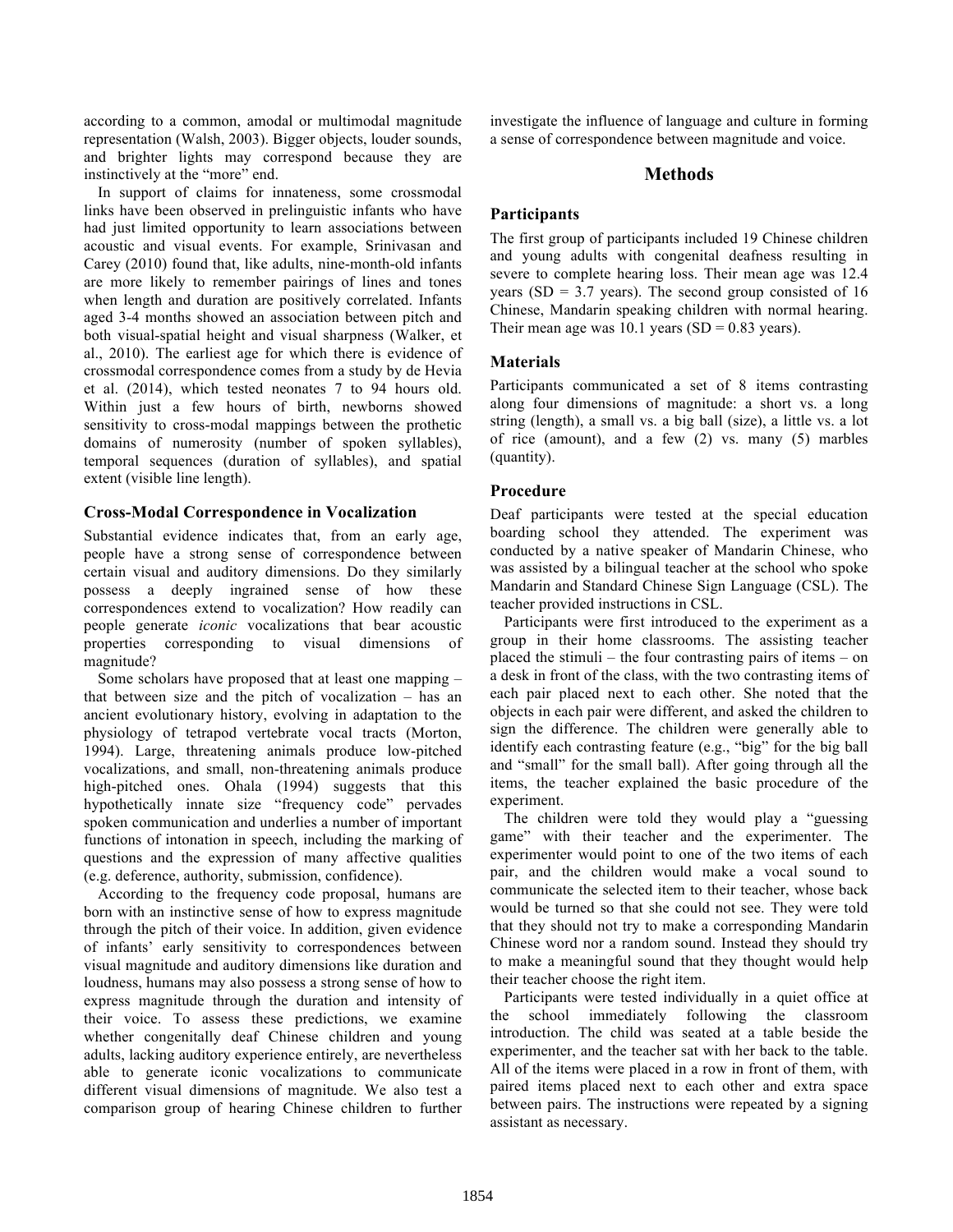On each trial, the experimenter first announced in Mandarin the superordinate name of the pair of items that would be tested (e.g. ball) so that the guessing teacher knew which pair to select from. Then the participant produced a sound to communicate the selected item to the teacher. The teacher then turned toward the pair of items and pointed to indicate her guess of which one had been selected. No other feedback was provided.

Each item was tested once during a session. One item of each pair was selected in the first block, and the remaining item was selected in the second block. The order of items was randomized between participants. The session was audio-recorded for analysis.

This same basic procedure was also used with the hearing children who participated while attending their day school. The primary difference was that the instructions and experiment were conducted in Mandarin by the experimenter.

#### **Analysis**

**Acoustic measurements** Acoustic measurements were made with Praat phonetic analysis software (Boersma, 2001). The onset and offset of each vocalization was marked in a textgrid without knowledge of its associated, and afterwards the intervals were labeled for analysis. Duration, intensity, and pitch were measured automatically.

**Statistical analyses** Statistical analyses with mixed effects models were conducted using the lme4 package in R. Significance tests were calculated using chi-square tests that compared the improvement in fit of mixed-effect models with and without the factor of interest. Dimension (e.g. size) was included as a random effect in models collapsing across all items, and participant was included as a random effect in all models.

#### **Results**

Figure 1 shows the complete results for deaf and hearing participants.<sup>2</sup> As can be seen, for many of the domains, both groups reliably used the duration and intensity of their voice to communicate greater magnitude. In contrast, only hearing participants reliably used pitch – specifically, higher pitch for greater magnitude. Below we first report the results with each of the items collapsed together into greater versus lesser magnitude, and then we report each domain of magnitude separately.

## **Magnitude: Greater vs. Lesser (All Items)**

All participants together produced vocalizations with a mean duration of 690 ms for greater items and 590 ms for lesser items. Magnitude was a reliable predictor of duration,

 $\chi^2(1) = 17.6, b = 0.10, 95\% \text{ CI} = [0.06, 0.15], p < .001.$ There was no interaction between magnitude and hearing ability,  $\chi^2(1) = 1.2$ ,  $p = .27$ . Separately, hearing participants produced a mean duration of 650 ms for greater items and 510 ms for lesser items, which was a reliable difference, *χ* 2 (1) = 10.4, *p* = .001, *b* = 0.14, 95% CI = [0.05, 0.22]. Deaf participants produced a mean duration of 730 ms for greater items and 650 ms for lesser items, which was also reliable, *χ* 2 (1) = 8.8, *p* = .003, *b* = 0.08, 95% CI = [0.03, 0.13].

Overall, participants produced a mean intensity of 62.8 dB for greater items and 58.9 dB for lesser items, which was a reliable difference,  $\chi$ 2(1) = 82.9, p < .001, b = 3.9, 95% CI = [3.1, 4.7]. There was a reliable interaction between magnitude and hearing ability,  $\gamma$ 2(1) = 6.1, *b* = 1.9, 95% CI  $=[0.4, 3.5], p = .01$ . Hearing participants produced a mean intensity of 64.7 dB for greater items and 59.8 dB for lesser items, which was a reliable difference,  $\gamma$ 2(1) = 63.9, *p* < .001, *b* = 4.99, 95% CI = [3.9, 6.0]. Deaf participants produced a mean intensity of 61.3 dB for greater items and 58.2 dB for lesser items, which was also reliable  $\gamma$ 2(1) = 26.9,  $p < .001$ ,  $b = 3.0$ , 95% CI = [1.9, 4.2].

Overall, participants produced a mean pitch of 297 Hz for greater items and 285 Hz. for lesser items. Magnitude was a reliable predictor of pitch,  $χ(2)(1) = 4.5, p = .034, b = 11.6,$ 95% CI =  $[0.9, 22.4]$ . There was a reliable interaction between magnitude and hearing ability,  $\chi$ 2(1) = 11.4, p < .001,  $b = 37.0$ , 95% CI = [15.7, 51.2]. Hearing participants produced a mean pitch of 300 Hz for greater items and 269 Hz for lesser items, which was a reliable difference,  $χ2(1) =$ 11.0,  $p < .001$ ,  $b = 32.8$ ,  $95\%$  CI = [13.8, 51.7]. Deaf participants produced a mean pitch of 295 Hz for greater items and 296 Hz for lesser items, which was not reliable,  $\chi$ 2(1) = 0.39, *p* = .53.

In summary, both groups showed a strong inclination to produce longer and louder vocalizations to communicate the greater items compared to shorter, quieter vocalizations for the lesser items. Hearing participants, but not deaf participants, produced higher pitched vocalizations for greater magnitude items and lower pitched vocalizations for lesser items.

#### **Length: Long vs. Short**

Overall, participants produced a mean duration of 760 ms for the long string and 590 ms for the short string. Length was a reliable predictor of duration,

 $\chi$ 2(1) = 11.1, *p* < .001, *b* = 0.18, 95% CI = [0.08, 0.28]. There was a marginal interaction between length and hearing ability,  $\chi(21) = 3.1$ ,  $p = .08$ ,  $b = 0.17$ , 95% CI = [-0.02, 0.36]. Hearing participants produced a mean duration of 840 ms for the long string and 570 ms for the short string, which was a reliable difference,  $\chi(21) = 6.6$ ,  $p = .01$ ,  $b =$ 0.27, 95% CI =  $[0.07, 0.47]$ . Deaf participants produced a mean duration of 700 ms for the long string and 600 ms for the short string, which was also reliable,  $\gamma$ 2(1) = 6.9, *p* = .009,  $b = 0.10$ , CI = [0.03, 0.17].

Overall, participants produced a mean intensity of 63.7 dB for the long string and 58.9 dB for the short string.

<sup>&</sup>lt;sup>2</sup> In a few cases, our analyses revealed a reliable interaction between age and magnitude for deaf participants. Because of the limited space available here, we save report of these interactions for a future article.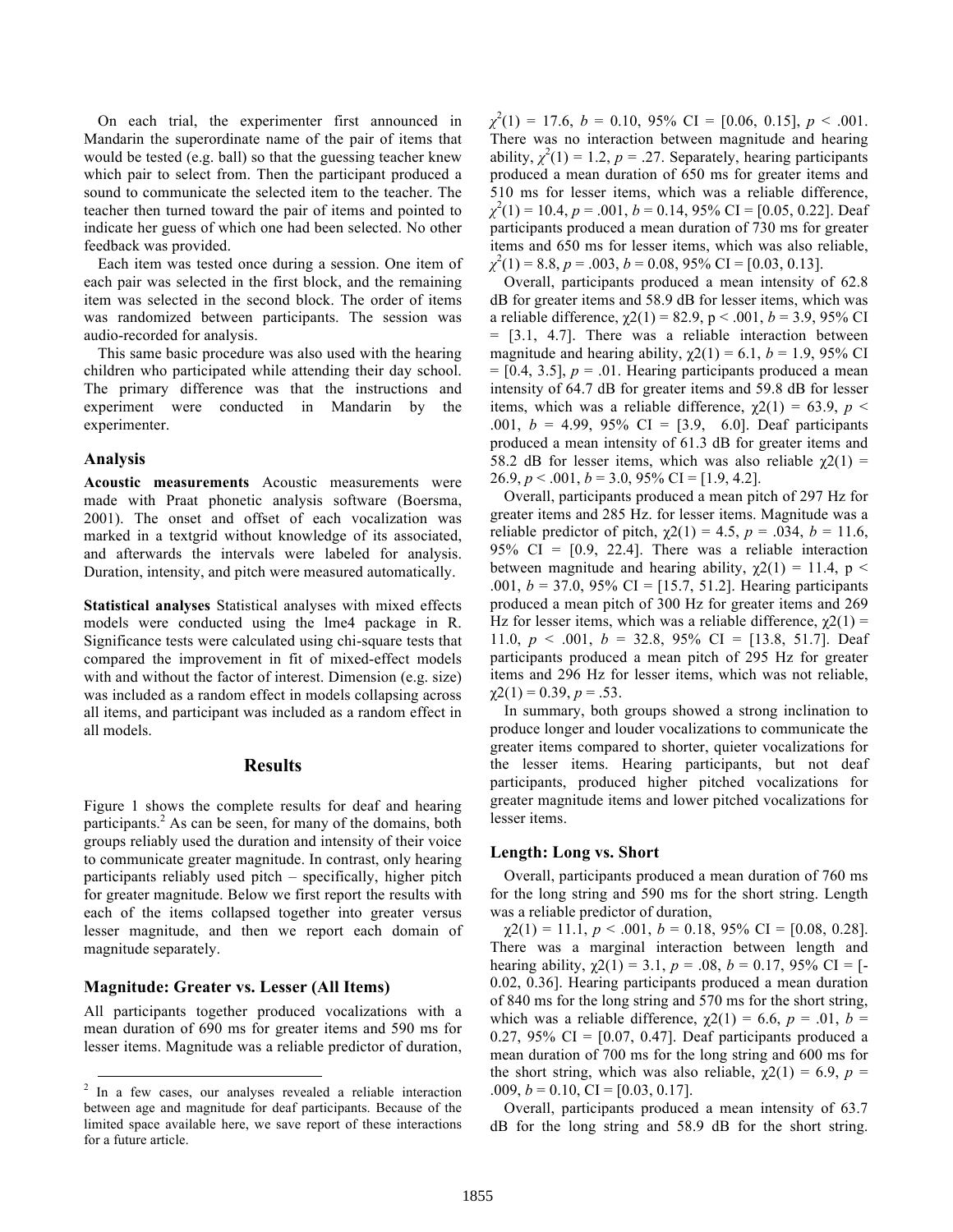Length was a reliable predictor of intensity,  $\chi$ 2(1) = 26.0, *p*  $\leq$  .001,  $b = 4.8$ , CI = [3.2, 6.3]. There was no interaction between hearing and length,  $\chi$ 2(1) = 0.81, *p* = .37. Hearing participants produced a mean intensity of 65.6 dB for the long string and 60.1 dB for the short string, which was a reliable difference,  $\chi$ 2(1) = 13.3, *p* < .001, *b* = 5.5, 95% CI = [3.0, 8.1]. Deaf participants produced a mean intensity of 62.0 dB for the long string and 57.9 dB for the short string, which was also reliable,  $\chi$ 2(1) = 13.1,  $p$  < .001,  $b$  = 4.1, 95%  $CI = [2.2, 6.1].$ 



Figure 1. Average differences in acoustic properties between contrasting items. Deaf participants are displayed on the left, hearing participants on the right. The x-axis shows the three acoustic properties, and the y-axis shows normalized values for comparison between the properties. Error bars represent the standard errors of the mean differences. Stars indicate level of significance: \*  $p < .05$ , \*\*  $p < .01$ , \*\*\*  $p < .001$ . For example, deaf participants produced vocalizations that were  $\sim 0.4$  SDs longer in duration for the long string compared to the short string.

Overall, participants produced a mean pitch of 287 Hz for the long string and 290 Hz for the short string, which was not a reliable difference,  $χ(2)(1) = 0.04$ ,  $p = .85$ . There was no interaction between length and hearing ability,  $\chi$ 2(1) = 0.28,  $p = 0.60$ . In summary, both groups produced longer and louder vocalizations to refer to the long string, and shorter, softer vocalizations to refer to the short string. Neither group used pitch to distinguish between the lengths of string.

#### **Size: Big vs. Small**

Overall, participants produced a mean duration of 620 ms for the big ball and 570 ms for the small ball, which was not a reliable difference,  $\chi^2(1) = 1.98$ ,  $p = .15$ . There was no reliable interaction between size and hearing ability,  $\chi^2(1)$  =  $0.37, p = .54.$ 

Overall, participants produced a mean intensity of 63.5 dB for the big ball and 58.7 dB for the small ball. Size was a reliable predictor of intensity,  $\chi^2(1) = 26.2$ ,  $p < .001$ ,  $b = 4.8$ , 95% CI =  $[3.2, 6.3]$ . There was no reliable interaction between size and hearing ability,  $\chi^2(1) = 2.23$ ,  $p = .13$ . Hearing participants produced a mean intensity 65.0 dB for the big ball and 59.1 dB for the small ball, which was a reliable difference,  $\chi^2(1) = 20.7$ ,  $p < .001$ ,  $b = 6.0$ , 95% CI = [4.1, 7.9]. Deaf participants produced a mean intensity of 62.2 dB for the big ball and 58.5 dB for the small ball,

which was also reliable,  $\chi^2(1) = 8.76$ ,  $p = .003$ ,  $b = 3.7$ , 95%  $CI = [1.4, 6.0].$ 

Overall, participants produced a mean pitch of 308 Hz for the big ball and 282 Hz for the small ball. Size was a reliable predictor of pitch,  $\chi^2(1) = 5.11$ ,  $p = .024$ ,  $b = 27.0$ , 95% CI =  $[3.8, 50.1]$ . There was no reliable interaction between size and hearing ability,  $\chi^2(1) = 0.61$ ,  $p = 0.43$ . Hearing participants produced a mean pitch of 299 Hz for the big ball and 263 Hz for the small ball, which was a marginally reliable difference,  $\chi^2(1) = 3.26$ ,  $p = 0.071$ ,  $b =$ 36.9, 95% CI = [15.4, 76.9]. Deaf participants produced a mean pitch of 315 Hz for the big ball and 295 Hz for the small ball, which was not reliable,  $\chi^2(1) = 1.94$ ,  $p = .16$ .

In summary, both groups produced louder, but not longer, vocalizations to distinguish between the big and small ball. Both showed a trend of using higher pitch for the big ball; however, this tendency was only marginally reliable for hearing participants and not reliable for deaf participants.

#### **Amount: A Lot vs. A Little**

Overall, participants produced a mean duration of 690 ms for a lot of rice and 630 ms for a little rice. Amount was not a reliable predictor of duration,  $\chi^2(1) = 1.66$ ,  $p = .20$ . There was no reliable interaction between amount and hearing ability,  $\chi^2(1) = 0.05$ ,  $p = 0.83$ .

Overall, participants produced a mean intensity of 62.1 dB for a lot of rice and 59.1 dB for a little rice. Amount was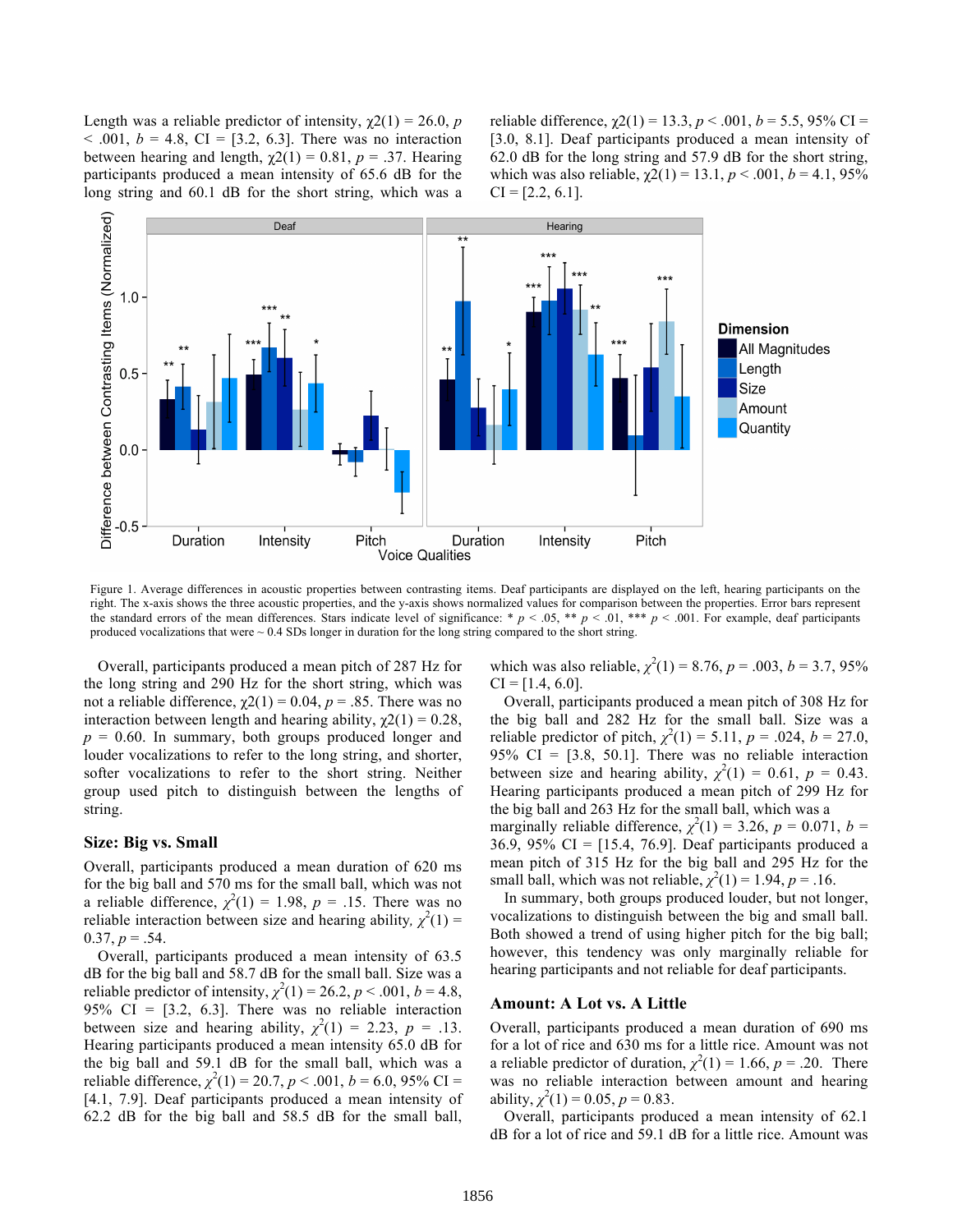a reliable predictor of intensity,  $\chi^2(1) = 9.19$ ,  $p = .002$ ,  $b =$ 3.11, 95% CI =  $[1.18, 5.03]$ . There was a marginally reliable interaction between amount and hearing ability,  $\chi^2(1)$  = 3.09, *p* = .079, *b* = 3.3, 95% CI = [-0.40, 6.96]. Hearing participants produced a mean intensity of 64.2 dB for a lot of rice and 59.6 dB for a little rice, which was a reliable difference,  $\chi^2(1) = 16.21$ ,  $p < .001$ ,  $b = 5.06$ , 95% CI = [3.16, 6.88]. Deaf participants produced a mean intensity of 60.4 dB for a lot of rice and 58.7 dB for a little rice, which was not reliable,  $\chi^2(1) = 1.21$ ,  $p = 0.27$ .

Overall, participants produced a mean pitch of 294 Hz for a lot of rice and 272 Hz for a little rice. Amount was a reliable predictor of pitch,  $\chi^2(1) = 5.04$ ,  $p = .024$ ,  $b = .95\%$  $CI = [3.3, 45.3]$ . There was a reliable interaction between amount and hearing ability,  $\chi^2(1) = 8.62$ ,  $p = .003$ ,  $b =$ 57.90, 95% CI =  $[20.8, 94.8]$ . Hearing participants produced a mean pitch of 303 Hz for a lot of rice and 249 Hz for a little rice, which was a reliable difference,  $\chi^2(1) = 10.1$ ,  $p =$ 0.001, *b* = 57.84, 95% CI = [26.8, 88.1]. Deaf participants produced a mean pitch of 288 Hz for a lot of rice and 288 Hz for a little rice, which was not reliable,  $\chi^2(1) = 0$ ,  $p =$ 0.98.

In summary, neither group distinguished a lot from a little with the duration of their vocalizations, although hearing participants reliably made this distinction by intensity. Deaf participants showed the same pattern, although it was not reliable. Hearing, but not deaf participants, distinguished a lot from a little with higher pitch.

#### **Quantity: Many vs. Few**

Overall, participants produced a mean duration of 690 ms for many marbles and 560 ms for a few marbles. Quantity was a reliable predictor of duration,  $\chi^2(1) = 6.07$ ,  $p = 0.014$ ,  $b = 0.12, 95\% \text{ CI} = [0.03, 0.22].$  There was no reliable interaction between hearing and quantity,  $\chi^2(1) = 0.04$ ,  $p =$ 0.85. Hearing participants produced a mean duration of 610 ms for many marbles and 470 ms for a few marbles, which was a reliable difference,  $\chi^2(1) = 3.92$ ,  $p = 0.048$ ,  $b = 0.13$ , 95% CI =  $[0.10, 0.27]$ . Deaf participants produced a mean duration of 750 ms for many marbles and 640 ms for a few marbles, which was not reliable,  $\chi^2(1) = 2.61$ ,  $p = 0.11$ .

Overall, participants produced a mean intensity of 61.9 dB for many marbles and 58.9 dB for a few marbles. Quantity was a reliable predictor of intensity,  $\chi^2(1) = 11.92$ ,  $p < .001$ ,  $b = 3.03$ , 95% CI = [1.41, 4.65]. There was no reliable interaction between quantity and hearing ability,  $\chi^2(1) = 0.24$ ,  $p = 0.62$ . Hearing participants produced a mean intensity of 63.8 dB for many marbles and 60.4 dB for a few marbles, which was a reliable difference,  $\chi^2(1) = 7.40$ ,  $p =$ 0.007, *b* = 3.48, 95% CI = [1.13, 5.81]. Deaf participants produced a mean intensity of 60.5 dB for many marbles and 57.8 dB for a few marbles, which was also reliable,  $\chi^2(1)$  = 5.00,  $p = 0.025$ ,  $b = 2.69$ , 95% CI = [0.37, 5.01].

Overall, participants produced a mean pitch of 299 Hz for many marbles and 296 Hz for a few marbles. Quantity was not a reliable predictor of pitch,  $\chi^2(1) = 0.03$ ,  $p = 0.85$ ,  $b = -1$ 2.19, 95% CI = [-25.86, 22.17]. There was a reliable

interaction between quantity and hearing ability,  $\chi^2(1)$  = 4.32, *p* = 0.038, *b* = 48.6, 95% CI = 2.94, 94.15]. Hearing participants produced a mean pitch of 310 Hz for many marbles and 279 Hz for a few marbles, which was not a reliable difference,  $\chi^2(1) = 1.93$ ,  $p = 0.16$ . Deaf participants produced a mean pitch of 292 Hz for many marbles and 309 Hz for a few marbles, which was marginally reliable,  $\chi^2(1)$  = 3.56, *p* = 0.059, *b* = -23.03, 95% CI = [-46.53, 0.99].

In summary, both groups produced louder vocalizations for many compared to few marbles. Only hearing participants reliably produced longer vocalizations for many, although deaf participants showed the same numeric pattern. Hearing participants did not use pitch to distinguish amount, and deaf participants showed only a marginal trend to produce lower pitched vocalizations for many.

### **Discussion**

From an early age, people show evidence of strong associations between certain visual and auditory dimensions, such as size, duration, and loudness. Do people possess a similarly robust sense of how to extend these cross-modal correspondences to the production of iconic vocalizations? We examined the ability of congenitally deaf Chinese children and young adults—who literally lack any auditory experience to speak of—to generate iconic vocalizations to communicate different visual dimensions of magnitude. Thus we investigated whether mappings between visual magnitude and different vocal qualities can originate even in the absence of auditory experience.

Both deaf participants and a comparison group of hearing Chinese children reliably produced longer and louder vocalizations for greater magnitude items, compared to shorter, quieter vocalizations for items with lesser magnitude. Separate analysis of each domain suggests that both deaf and hearing participants also made more nuanced vocal distinctions between the different dimensions. For instance, both more consistently used the duration of their voice to distinguish length compared to other dimensions. Altogether, these results show that people share a strong sense of how to translate dimensions of visible magnitude into the duration and intensity of their vocalizations, and that this sense transcends auditory experience.

Some scholars have postulated an innate size frequency code that humans have inherited in adaptive response to the physiology of tetrapod vertebrate vocal tracts (Ohala, 1994). However, we found that only hearing, and not deaf participants reliably used pitch to distinguish magnitude. One likely reason for this is the especially fine motor control required to modulate pitch (Fitch, 2010), at which our deaf participants are relatively unpracticed and disadvantaged given their lack of auditory feedback. The result also suggests that the association between pitch and size may depend on a functioning auditory system and learning.

Further evidence in favor of learning comes from our results with hearing participants. Counter to the size frequency code, hearing Chinese children produced *higher*